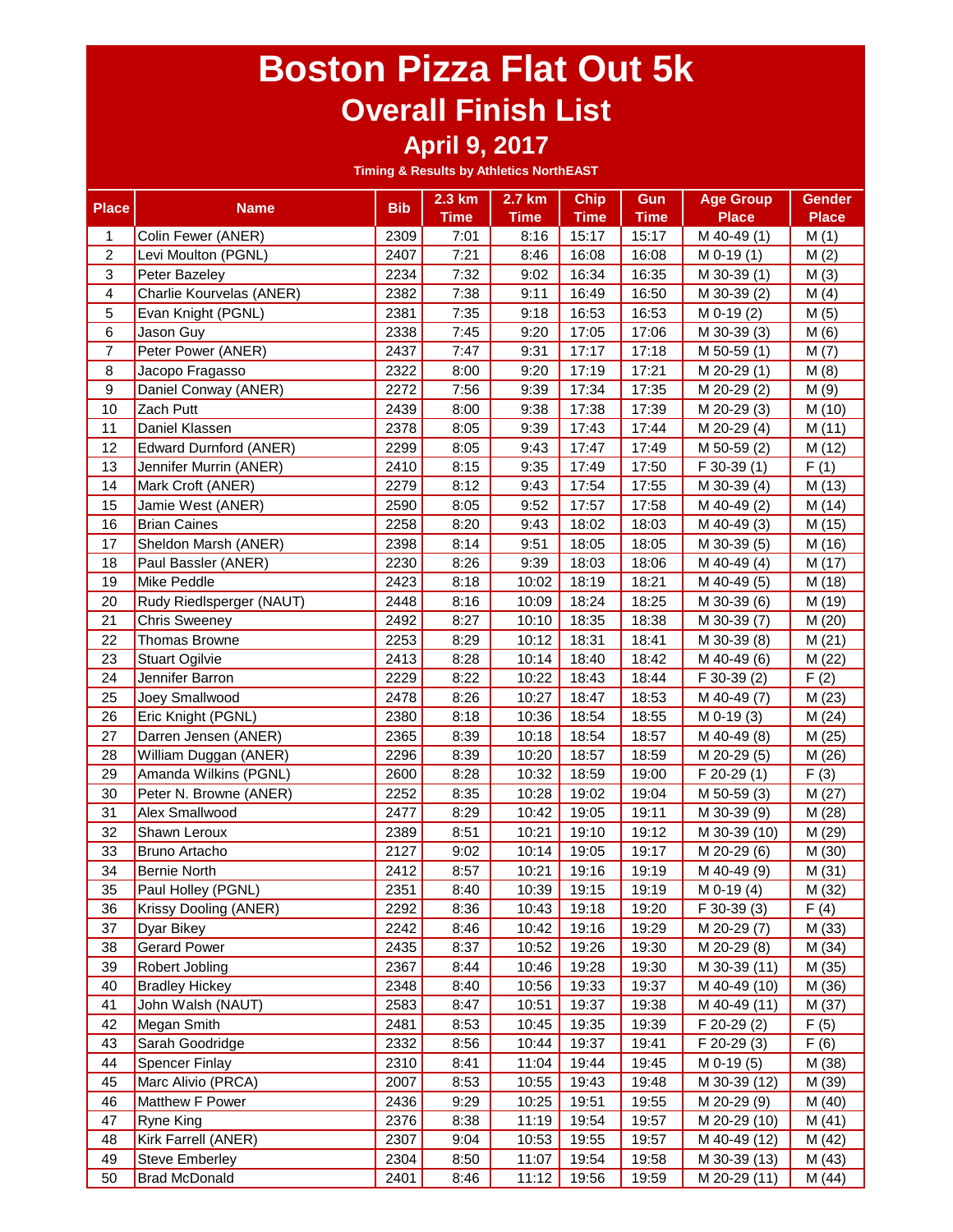#### **April 9, 2017**

| <b>Place</b> | <b>Name</b>                     | <b>Bib</b> | 2.3 km      | 2.7 km      | <b>Chip</b>   | Gun           | <b>Age Group</b> | <b>Gender</b> |
|--------------|---------------------------------|------------|-------------|-------------|---------------|---------------|------------------|---------------|
|              |                                 |            | <b>Time</b> | <b>Time</b> | <b>Time</b>   | <b>Time</b>   | <b>Place</b>     | <b>Place</b>  |
| 51           | Shantel Lockyer                 | 2393       | 8:55        | 11:04       | 19:58         | 20:00         | $F 20-29(4)$     | F(7)          |
| 52           | Dean Hammond                    | 2340       | 9:12        | 10:48       | 19:57         | 20:01         | M 30-39 (14)     | M (45)        |
| 53           | Megan Ryan (MARC)               | 2461       | 8:55        | 11:15       | 20:07         | 20:10         | F 20-29 (5)      | F(8)          |
| 54           | <b>Tyler Stamp</b>              | 2486       | 9:04        | 11:10       | 20:08         | 20:15         | $M$ 0-19 $(6)$   | M (46)        |
| 55           | Chris Ryan                      | 2459       | 9:14        | 11:05       | 20:11         | 20:20         | M 30-39 (15)     | M (47)        |
| 56           | <b>Glen Rowsell</b>             | 2456       | 9:31        | 10:50       | 20:17         | 20:21         | M 30-39 (16)     | M (48)        |
| 57           | <b>Raymond Collins</b>          | 2271       | 9:03        | 11:18       | 20:17         | 20:21         | M 40-49 (13)     | M (49)        |
| 58           | Sheri-Lynn Reid                 | 2445       | 9:07        | 11:14       | 20:20         | 20:22         | $F$ 30-39 (4)    | F(9)          |
| 59           | Nicole Hollohan                 | 2353       | 9:18        | 11:05       | 20:20         | 20:23         | F 20-29 (6)      | F(10)         |
| 60           | Stephen Forward                 | 2319       | 9:28        | 10:56       | 20:12         | 20:24         | M 30-39 (17)     | M (50)        |
| 61           | Glen Hunt (ANER)                | 2360       | 9:03        | 11:22       | 20:24         | 20:26         | M 40-49 (14)     | M(51)         |
| 62           | Devin Flawd                     | 2313       | 9:20        | 11:11       | 20:29         | 20:31         | M 30-39 (18)     | M (52)        |
| 63           | <b>Werner Tars</b>              | 2594       | 9:14        | 11:23       | 20:35         | 20:38         | M 50-59 (4)      | M (53)        |
| 64           | Joe Greene (ANER)               | 2337       | 9:46        | 11:01       | 20:34         | 20:47         | M 40-49 (15)     | M (54)        |
| 65           | Jason Savoury                   | 2462       | 9:17        | 11:34       | 20:49         | 20:51         | M 40-49 (16)     | M (55)        |
| 66           | Hannah Cooke (PGNL)             | 2274       | 9:25        | 11:34       | 20:55         | 20:59         | $F 0-19(1)$      | F(11)         |
| 67           | Andrew Rossiter (ANER)          | 2455       | 9:34        | 11:34       | 21:01         | 21:08         | M 40-49 (17)     | M (56)        |
| 68           | Mussa Amisi                     | 2043       | 8:51        | 12:28       | 21:19         | 21:20         | M 0-19 (7)       | M (57)        |
| 69           | Chris Scott                     | 2464       | 10:02       | 11:19       | 21:11         | 21:22         | M 20-29 (12)     | M (58)        |
| 70           | Scott Walsh (ANER)              | 2585       | 9:45        | 11:38       | 21:14         | 21:23         | M 20-29 (13)     | M (59)        |
| 71           | Laura Pittman                   | 2430       | 9:35        | 11:51       | 21:25         | 21:27         | $F$ 0-19 $(2)$   | F(12)         |
| 72           | Darrin Goulding                 | 2335       | 10:02       | 11:28       | 21:22         | 21:31         | M 30-39 (19)     | M (60)        |
| 73           | Mike Russell                    | 2457       | 9:50        | 11:44       | 21:28         | 21:35         | M 20-29 (14)     | M(61)         |
| 74           | Sara Tapper                     | 2493       | 9:49        | 11:51       | 21:36         | 21:40         | F 20-29 (7)      | F(13)         |
| 75           | George Blackwood (ANER)         | 2243       | 10:09       | 11:45       | 21:49         | 21:54         | M 50-59 (5)      | M (62)        |
| 76           | Will Goodridge (ANER)           | 2333       | 9:51        | 12:05       | 21:53         | 21:57         | $M$ 0-19 $(8)$   | M (63)        |
| 77           | Cynthia Littlejohn              | 2392       | 10:10       | 11:52       | 21:57         | 22:02         | F 30-39 (5)      | F(14)         |
| 78           | Jason MacDonald                 | 2394       | 10:10       | 11:52       | 21:50         | 22:03         | M 40-49 (18)     | M (64)        |
| 79           | Tim Warren (NAUT)               | 2588       | 10:23       | 11:45       | 22:05         | 22:09         | M 30-39 (20)     | M (65)        |
| 80           | Casidhe Dyke                    | 2302       | 10:20       | 12:04       | 22:17         | 22:24         | M 30-39 (21)     | M (66)        |
| 81           | Mark Didham (PRCA)              | 2287       | 10:47       | 11:42       | 22:18         | 22:29         | M 30-39 (22)     | M (67)        |
| 82           | Nicholas Leamon                 | 2388       | 10:28       | 12:03       | 22:17         | 22:31         | M 20-29 (15)     | M (68)        |
| 83           | Mark Ford (PGNL)                | 2318       | 9:51        | 12:43       | 22:30         | 22:34         | M 0-19 (9)       | M (69)        |
| 84           | Jennifer Bennett                | 2237       | 10:30       | 12:06       | 22:29         | 22:37         | $F$ 40-49 $(1)$  | F(15)         |
| 85           | Sharon Wall                     | 2581       | 10:02       |             | $12:37$ 22:37 | $\vert$ 22:39 | F 30-39 (6)      | F(16)         |
| 86           | Maria Chafe (PGNL)              | 2261       | 10:02       | 12:38       | 22:32         | 22:40         | $F$ 0-19 $(3)$   | F(17)         |
| 87           | Christine Aubrey-Bassler (ANER) | 2179       | 10:39       | 12:03       | 22:28         | 22:42         | F 40-49 (2)      | F(18)         |
| 88           | Ryan Glynn (PRCA)               | 2330       | 10:20       | 12:27       | 22:42         | 22:48         | M 30-39 (23)     | M (70)        |
| 89           | <b>Marshall Conway</b>          | 2273       | 10:22       | 12:29       | 22:47         | 22:52         | M 30-39 (24)     | M (71)        |
| 90           | Randy Follett (PRCA)            | 2315       | 10:21       | 12:35       | 22:45         | 22:56         | M 40-49 (19)     | M (72)        |
| 91           | Adam Taylor                     | 2495       | 10:31       | 12:25       | 22:45         | 22:57         | M 30-39 (25)     | M (73)        |
| 92           | Andrew Smith (ANER)             | 2479       | 10:27       | 12:30       | 22:50         | 22:57         | M 30-39 (26)     | M (74)        |
| 93           | Diana Quinton                   | 2603       | 10:44       | 12:16       | 22:47         | 23:01         | $F$ 50-59 $(1)$  | F(19)         |
| 94           | <b>Ashley Hutchings</b>         | 2361       | 9:46        | 13:16       | 22:58         | 23:02         | $F$ 0-19 (4)     | F(20)         |
| 95           | <b>Andrew Maloney</b>           | 2397       | 10:47       | 12:16       | 22:49         | 23:04         | M 30-39 (27)     | M (75)        |
| 96           | Christiane Martin (ANER)        | 2399       | 10:40       | 12:26       | 22:54         | 23:06         | F 50-59 (2)      | F(21)         |
| 97           | <b>Matt Hardy</b>               | 2342       | 11:14       | 11:53       | 22:44         | 23:07         | M 30-39 (28)     | M (76)        |
| 98           | Michael McFatridge              | 2402       | 10:41       | 12:30       | 22:58         | 23:11         | M 20-29 (16)     | M (77)        |
| 99           | Marcella Whelan                 | 2605       | 10:00       | 13:15       | 23:13         | 23:16         | $F$ 0-19 $(5)$   | F(22)         |
| 100          | Andrew Pyne                     | 2440       | 10:59       | 12:20       | 23:02         | 23:20         | M 30-39 (29)     | M (78)        |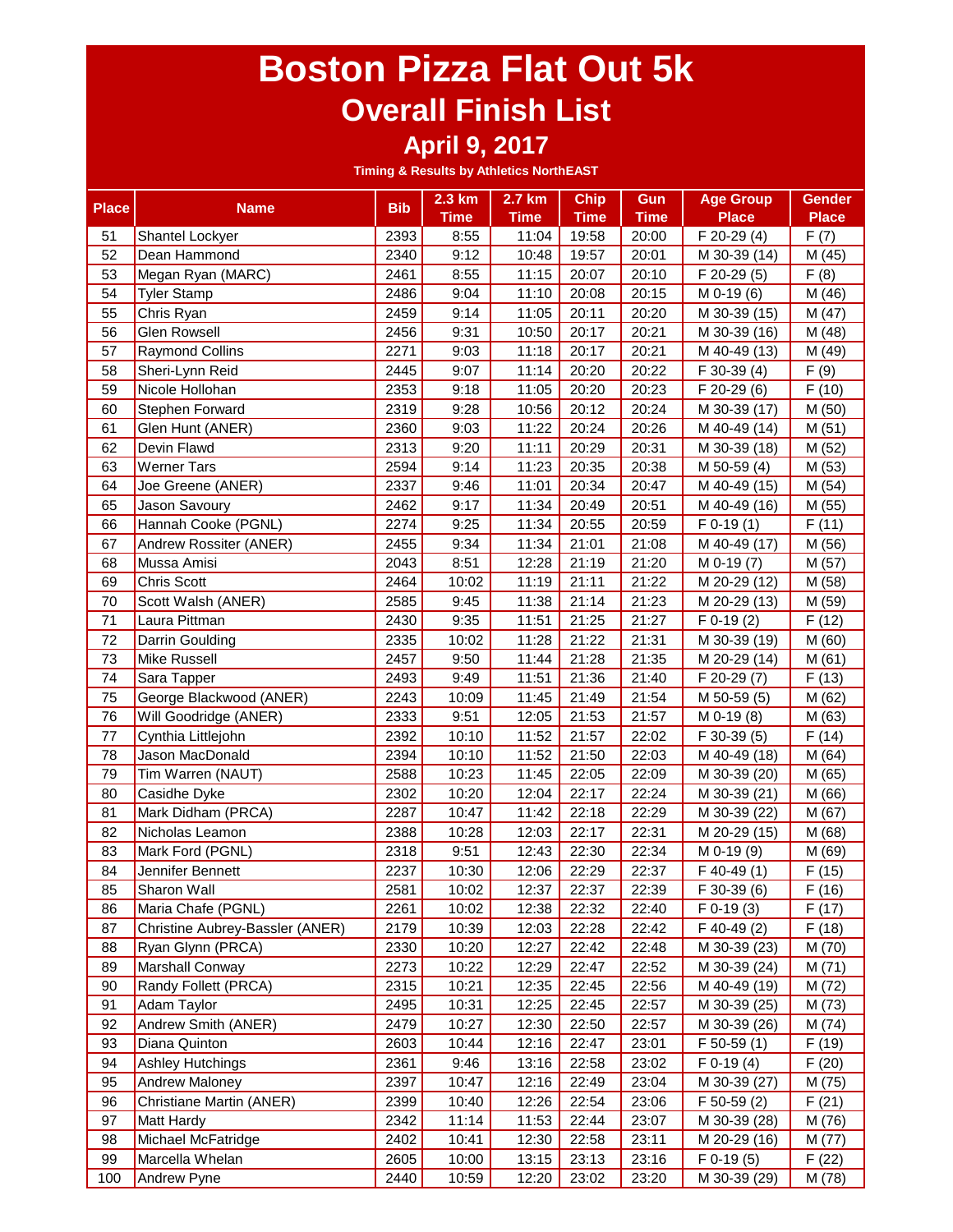#### **April 9, 2017**

| <b>Place</b> | <b>Name</b>                   | <b>Bib</b> | 2.3 km      | 2.7 km      | <b>Chip</b>   | Gun         | <b>Age Group</b> | <b>Gender</b> |
|--------------|-------------------------------|------------|-------------|-------------|---------------|-------------|------------------|---------------|
|              |                               |            | <b>Time</b> | <b>Time</b> | <b>Time</b>   | <b>Time</b> | <b>Place</b>     | <b>Place</b>  |
| 101          | Cory Grandy                   | 2336       | 10:39       | 12:43       | 23:17         | 23:23       | M 40-49 (20)     | M (79)        |
| 102          | <b>Rick Lawes</b>             | 2385       | 10:30       | 12:54       | 23:20         | 23:25       | M 60-69 (1)      | M (80)        |
| 103          | <b>Fred Colbourne</b>         | 2270       | 10:31       | 13:01       | 23:27         | 23:33       | M 60-69 (2)      | M(81)         |
| 104          | Aprill Drake (ANER)           | 2294       | 10:57       | 12:38       | 23:20         | 23:36       | F 20-29 (8)      | F(23)         |
| 105          | Ian Browne (ANER)             | 2251       | 9:55        | 13:42       | 23:33         | 23:38       | M 0-19 (10)      | M (82)        |
| 106          | <b>Kelly Simms</b>            | 2475       | 10:36       | 13:08       | 23:40         | 23:44       | F 30-39 (7)      | F(24)         |
| 107          | <b>Steve Cleary</b>           | 2264       | 10:54       | 12:54       | 23:40         | 23:48       | M 40-49 (21)     | M (83)        |
| 108          | Mark Whelan                   | 2593       | 10:42       | 13:10       | 23:33         | 23:53       | M 30-39 (30)     | M (84)        |
| 109          | David Hopkins                 | 2355       | 10:53       | 13:02       | 23:38         | 23:56       | M 20-29 (17)     | M (85)        |
| 110          | <b>Bethan Pretty</b>          | 2438       | 10:57       | 13:03       | 23:48         | 24:01       | F 30-39 (8)      | F(25)         |
| 111          | Rob Gamberg (ANER)            | 2327       | 11:15       | 12:48       | 23:50         | 24:03       | M 60-69 (3)      | M (86)        |
| 112          | Catherine Rose-Jackman (PRCA) | 2454       | 11:08       | 13:01       | 24:04         | 24:09       | F 40-49 (3)      | F(26)         |
| 113          | Joe Craig                     | 2276       | 10:50       | 13:19       | 24:02         | 24:10       | M 50-59 (6)      | M (87)        |
| 114          | Liam Bavis                    | 2232       | 11:04       | 13:12       | 23:58         | 24:17       | M 0-19 (11)      | M (88)        |
| 115          | Dwan Street (ANER)            | 2489       | 11:08       | 13:10       | 24:06         | 24:19       | F 30-39 (9)      | F(27)         |
| 116          | John Robinson                 | 2449       | 11:32       | 12:47       | 24:04         | 24:20       | M 60-69 (4)      | M (89)        |
| 117          | Ed Matthews (PRCA)            | 2400       | 10:51       | 13:29       | 24:09         | 24:20       | M 40-49 (22)     | M (90)        |
| 118          | Janet Ryan                    | 2460       | 11:05       | 13:15       | 24:17         | 24:21       | $F$ 40-49 $(4)$  | F(28)         |
| 119          | Amanda Tippett (PRCA)         | 2498       | 11:38       | 12:45       | 24:12         | 24:23       | F 30-39 (10)     | F(29)         |
| 120          | Jim Gosse                     | 2334       | 11:17       | 13:07       | 24:12         | 24:24       | M 50-59 (7)      | M (91)        |
| 121          | Laura Roche                   | 2450       | 11:08       | 13:18       | 24:08         | 24:26       | F 20-29 (9)      | F(30)         |
| 122          | <b>Trevor Mercer</b>          | 2406       | 11:18       | 13:31       | 24:40         | 24:50       | M 40-49 (23)     | M (92)        |
| 123          | <b>Steve Hood</b>             | 2354       | 11:02       | 13:50       | 24:46         | 24:53       | M 50-59 (8)      | M (93)        |
| 124          | Yoan Paturel                  | 2421       | 11:34       | 13:20       | 24:32         | 24:55       | M 30-39 (31)     | M (94)        |
| 125          | <b>Abby Donnelly</b>          | 2289       | 12:02       | 12:52       | 24:29         | 24:55       | F 20-29 (10)     | F(31)         |
| 126          | Jody Beckett-O'Leary          | 2236       | 11:17       | 13:38       | 24:46         | 24:56       | $F$ 40-49 $(5)$  | F(32)         |
| 127          | Kevin Hollohan                | 2352       | 10:38       | 14:17       | 24:53         | 24:56       | M 0-19 (12)      | M (95)        |
| 128          | <b>Charlotte Lewis</b>        | 2390       | 11:40       | 13:19       | 24:40         | 24:59       | F 30-39 (11)     | F(33)         |
| 129          | Jennifer Fahey                | 2306       | 11:28       | 13:33       | 24:43         | 25:01       | F 30-39 (12)     | F(34)         |
| 130          | Jonathan Duke                 | 2297       | 11:39       | 13:27       | 24:57         | 25:07       | M 30-39 (32)     | M (96)        |
| 131          | Keith Bailey                  | 2223       | 11:24       | 13:44       | 24:48         | 25:08       | M 40-49 (24)     | M (97)        |
| 132          | Janet Furey (ANER)            | 2324       | 11:34       | 13:34       | 24:58         | 25:08       | F 50-59 (3)      | F(35)         |
| 133          | Donna Gibbons                 | 2329       | 11:44       | 13:29       | 24:56         | 25:14       | F 30-39 (13)     | F(36)         |
| 134          | Amy Henderson                 | 2346       | 11:58       | 13:19       | 25:02         | 25:17       | F 30-39 (14)     | F(37)         |
| 135          | Andrew Hallett (PRCA)         | 2339       | 11:36       |             | $13:56$ 25:18 | 25:33       | M 50-59 (9)      | M (98)        |
| 136          | Neil Hyde                     | 2363       | 11:42       | 13:51       | 25:17         | 25:34       | M 30-39 (33)     | M (99)        |
| 137          | <b>Gary Bruce</b>             | 2254       | 11:34       | 14:04       | 25:24         | 25:39       | M 60-69 (5)      | M (100)       |
| 138          | Melanie Rose                  | 2453       | 11:35       | 14:07       | 25:27         | 25:42       | F 40-49 (6)      | F(38)         |
| 139          | Amy Fowler                    | 2321       | 11:41       | 14:05       | 25:32         | 25:47       | F 30-39 (15)     | F(39)         |
| 140          | Angela Bonnell                | 2244       | 11:45       | 14:02       | 25:39         | 25:48       | F 30-39 (16)     | F(40)         |
| 141          | Pamela Dawe                   | 2283       | 11:52       | 14:01       | 25:44         | 25:54       | F 40-49 (7)      | F(41)         |
| 142          | Melissa Butler                | 2256       | 12:09       | 13:45       | 25:39         | 25:54       | F 30-39 (17)     | F(42)         |
| 143          | <b>Glenn Dooley</b>           | 2290       | 12:04       | 13:56       | 25:52         | 26:01       | M 40-49 (25)     | M (101)       |
| 144          | <b>Brandon Skinner</b>        | 2476       | 12:08       | 13:54       | 25:35         | 26:02       | M 20-29 (18)     | M (102)       |
| 145          | Gordon Delaney                | 2286       | 12:11       | 13:54       | 25:47         | 26:05       | M 30-39 (34)     | M (103)       |
| 146          | William Biggin                | 2241       | 12:04       | 14:04       | 26:01         | 26:08       | M 50-59 (10)     | M (104)       |
| 147          | Melanie Culleton              | 2280       | 11:43       | 14:25       | 26:02         | 26:09       | F 30-39 (18)     | F(43)         |
| 148          | <b>Bryanna Potts</b>          | 2434       | 11:59       | 14:12       | 25:59         | 26:11       | F 30-39 (19)     | F(44)         |
| 149          | Amanda Whelan                 | 2591       | 12:12       | 14:05       | 26:09         | 26:17       | F 30-39 (20)     | F(45)         |
| 150          | Gary Kennell                  | 2372       | 12:13       | 14:04       | 25:56         | 26:17       | M 40-49 (26)     | M (105)       |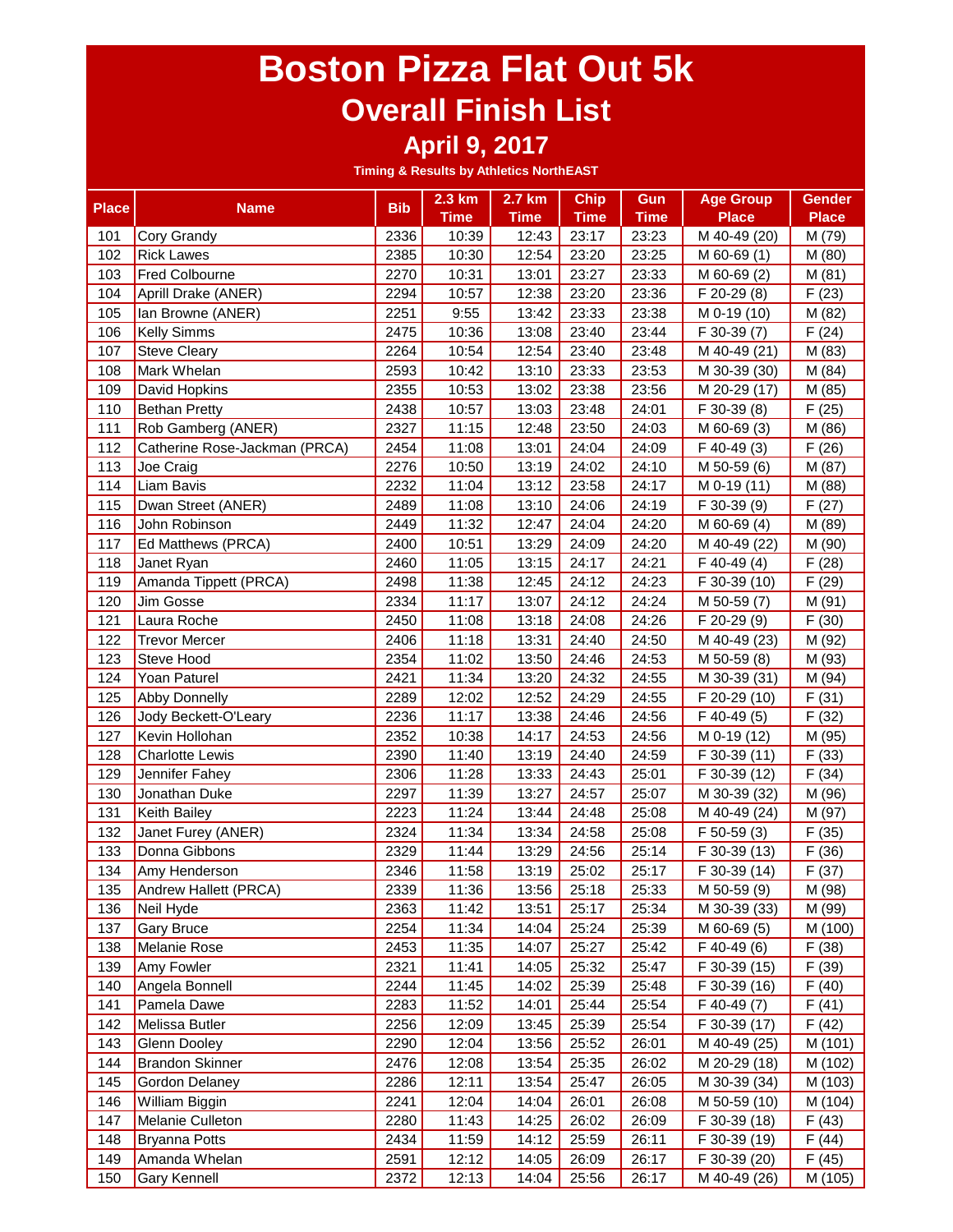#### **April 9, 2017**

|              |                         | <b>Bib</b> | 2.3 km      | 2.7 km      | <b>Chip</b> | Gun         | <b>Age Group</b> | <b>Gender</b> |
|--------------|-------------------------|------------|-------------|-------------|-------------|-------------|------------------|---------------|
| <b>Place</b> | <b>Name</b>             |            | <b>Time</b> | <b>Time</b> | <b>Time</b> | <b>Time</b> | <b>Place</b>     | <b>Place</b>  |
| 151          | Laila Brown (ANER)      | 2250       | 12:00       | 14:19       | 26:08       | 26:19       | F 40-49 (8)      | F(46)         |
| 152          | Tanya Jones (ANER)      | 2368       | 12:18       | 14:03       | 26:13       | 26:21       | F 30-39 (21)     | F(47)         |
| 153          | Susan Flanagan (ANER)   | 2312       | 11:47       | 14:33       | 26:17       | 26:21       | F 50-59 (4)      | F(48)         |
| 154          | Sophie Harrington       | 2343       | 12:52       | 13:32       | 26:07       | 26:24       | F 30-39 (22)     | F(49)         |
| 155          | Dayle Biggin            | 2240       | 12:05       | 14:23       | 26:21       | 26:29       | F 40-49 (9)      | F(50)         |
| 156          | Pamela Reid             | 2444       | 12:20       | 14:12       | 26:14       | 26:32       | F 30-39 (23)     | F(51)         |
| 157          | Simon Bailey            | 2224       | 12:02       | 14:31       | 26:14       | 26:33       | M 0-19 (13)      | M (106)       |
| 158          | Dennis Flynn (ANER)     | 2314       | 11:49       | 14:45       | 26:33       | 26:35       | M 50-59 (11)     | M (107)       |
| 159          | Leah Dooley             | 2291       | 12:07       | 14:27       | 26:26       | 26:35       | F 40-49 (10)     | F(52)         |
| 160          | Ryan Furlong            | 2325       | 12:45       | 13:51       | 26:15       | 26:37       | M 30-39 (35)     | M (108)       |
| 161          | <b>Brooklyn Kennedy</b> | 2371       | 11:56       | 14:59       | 26:50       | 26:56       | $F$ 0-19 $(6)$   | F(53)         |
| 162          | Lori Dalton (PRCA)      | 2281       | 12:00       | 15:00       | 26:51       | 27:01       | F 30-39 (24)     | F(54)         |
| 163          | Dale Kirby              | 2377       | 11:57       | 15:06       | 26:52       | 27:03       | M 40-49 (27)     | M (109)       |
| 164          | Laura Kieley            | 2375       | 12:25       | 14:48       | 26:54       | 27:13       | F 30-39 (25)     | F(55)         |
| 165          | Kevin Baldwin           | 2225       | 12:00       | 15:24       | 27:24       | 27:24       | M 50-59 (12)     | M (110)       |
| 166          | Mark Dunphy             | 2298       | 12:01       | 15:24       | 27:05       | 27:25       | M 30-39 (36)     | M (111)       |
| 167          | Arnie Whitten           | 2597       | 12:32       | 15:00       | 27:17       | 27:33       | M 40-49 (28)     | M (112)       |
| 168          | Priscilla Rideout       | 2447       | 12:19       | 15:17       | 27:15       | 27:36       | F 20-29 (11)     | F(56)         |
| 169          | <b>Dianne Bessey</b>    | 2239       | 12:52       | 14:45       | 27:27       | 27:37       | F 50-59 (5)      | F(57)         |
| 170          | <b>Matthew Hiscock</b>  | 2349       | 12:15       | 15:29       | 27:32       | 27:44       | M 20-29 (19)     | M (113)       |
| 171          | Julie Emeneau           | 2305       | 13:25       | 14:23       | 27:23       | 27:48       | F 20-29 (12)     | F(58)         |
| 172          | John Finn               | 2311       | 13:21       | 14:27       | 27:36       | 27:49       | M 30-39 (37)     | M (114)       |
| 173          | Ashley MacKinnon        | 2396       | 12:59       | 14:57       | 27:35       | 27:56       | F 20-29 (13)     | F(59)         |
| 174          | <b>Melanie Stone</b>    | 2488       | 12:32       | 15:24       | 27:51       | 27:57       | F 30-39 (26)     | F(60)         |
| 175          | Nicole Smith            | 2482       | 13:21       | 14:38       | 27:47       | 28:00       | F 30-39 (27)     | F(61)         |
| 176          | Erica Summers (ANER)    | 2491       | 12:29       | 15:32       | 27:47       | 28:01       | F 20-29 (14)     | F(62)         |
| 177          | Erin Sooley             | 2484       | 12:14       | 15:54       | 28:01       | 28:08       | F 30-39 (28)     | F(63)         |
| 178          | Dennis Holden           | 2350       | 14:09       | 14:00       | 27:46       | 28:09       | M 20-29 (20)     | M (115)       |
| 179          | <b>Chris Peddle</b>     | 2422       | 12:45       | 15:25       | 27:37       | 28:10       | M 40-49 (29)     | M (116)       |
| 180          | Amanda Foster           | 2320       | 13:32       | 14:38       | 27:40       | 28:10       | F 30-39 (29)     | F(64)         |
| 181          | <b>Tina Taylor</b>      | 2496       | 12:22       | 15:49       | 28:03       | 28:11       | F 40-49 (11)     | F(65)         |
| 182          | <b>Brad Parsons</b>     | 2419       | 12:32       | 15:40       | 28:01       | 28:12       | M 20-29 (21)     | M (117)       |
| 183          | <b>Bethany Potter</b>   | 2433       | 13:25       | 14:48       | 27:48       | 28:13       | $F$ 0-19 $(7)$   | F(66)         |
| 184          | Angela Ryan             | 2458       | 12:54       | 15:21       | 28:01       | 28:15       | F 40-49 (12)     | F(67)         |
| 185          | Jenn Oliver             | 2415       | 12:10       | 16:06       | 28:08       | 28:16       | $F 20-29(15)$    | F(68)         |
| 186          | Sheila Brinston         | 2246       | 13:10       | 15:09       | 27:49       | 28:19       | F 40-49 (13)     | F(69)         |
| 187          | Andrea Howard           | 2358       | 13:42       | 14:41       | 28:00       | 28:24       | F 40-49 (14)     | F(70)         |
| 188          | Jason Whelan (ANER)     | 2592       | 13:42       | 14:41       | 27:59       | 28:24       | M 40-49 (30)     | M (118)       |
| 189          | <b>Bud Whitten</b>      | 2598       | 12:33       | 15:53       | 28:10       | 28:26       | M 50-59 (13)     | M (119)       |
| 190          | Yvonne Day (NWRC)       | 2284       | 12:56       | 15:33       | 28:13       | 28:29       | F 40-49 (15)     | F(71)         |
| 191          | Karen Lacey (NWRC)      | 2383       | 12:56       | 15:33       | 28:13       | 28:30       | F 40-49 (16)     | F(72)         |
| 192          | Charlotte Barrington    | 2226       | 13:03       | 15:27       | 28:20       | 28:31       | $F$ 60-69 $(1)$  | F(73)         |
| 193          | Morgan Humby            | 2359       | 13:38       | 14:55       | 28:12       | 28:33       | F 20-29 (16)     | F(74)         |
| 194          | Meghan Duff             | 2295       | 12:58       | 15:40       | 28:20       | 28:39       | F 20-29 (17)     | F(75)         |
| 195          | Hannah Heale            | 2344       | 13:38       | 15:02       | 28:19       | 28:40       | $F$ 0-19 $(8)$   | F(76)         |
| 196          | Marie Kelly             | 2370       | 13:38       | 15:02       | 28:19       | 28:41       | $F 0-19(9)$      | F(77)         |
| 197          | Nakida Azevedo          | 2193       | 13:05       | 15:35       | 28:12       | 28:41       | F 20-29 (18)     | F(78)         |
| 198          | Dan Meades              | 2404       | 13:15       | 15:26       | 28:24       | 28:41       | M 30-39 (38)     | M (120)       |
| 199          | Joanne Wall             | 2580       | 12:55       | 15:46       | 28:31       | 28:42       | F 40-49 (17)     | F(79)         |
| 200          | Harold Hardiman         | 2341       | 13:37       | 15:15       | 28:35       | 28:52       | M 60-69 (6)      | M (121)       |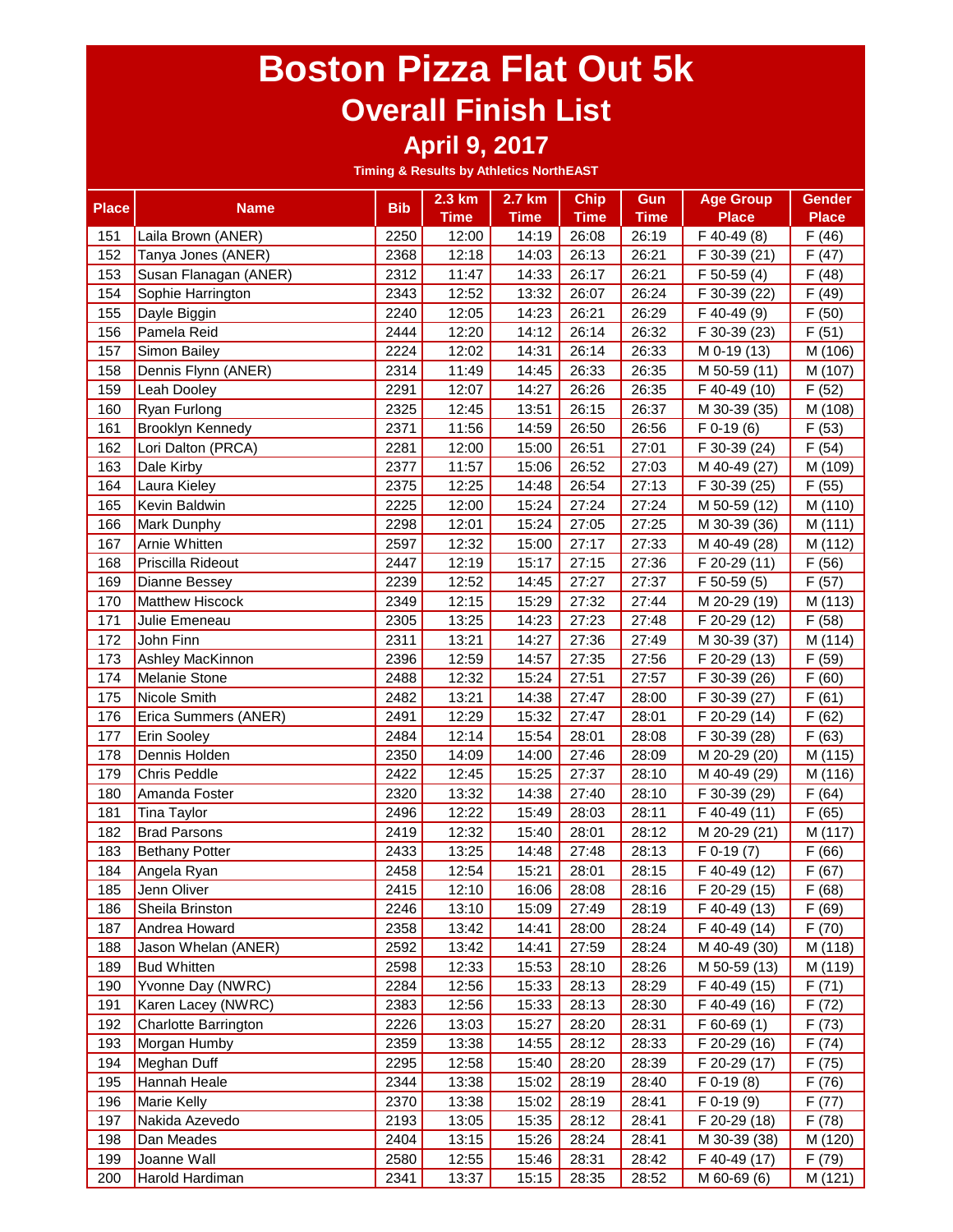#### **April 9, 2017**

| <b>Place</b> | <b>Name</b>              | <b>Bib</b> | 2.3 km      | 2.7 km      | <b>Chip</b> | Gun         | <b>Age Group</b> | <b>Gender</b> |
|--------------|--------------------------|------------|-------------|-------------|-------------|-------------|------------------|---------------|
|              |                          |            | <b>Time</b> | <b>Time</b> | <b>Time</b> | <b>Time</b> | <b>Place</b>     | <b>Place</b>  |
| 201          | Valerie Galloway         | 2326       | 13:09       | 15:45       | 28:34       | 28:54       | F 40-49 (18)     | F(80)         |
| 202          | <b>Bonnie Warren</b>     | 2587       | 13:15       | 15:40       | 28:26       | 28:56       | F 50-59 (6)      | F(81)         |
| 203          | Greg Jackman             | 2364       | 13:30       | 15:30       | 28:55       | 29:00       | M 40-49 (31)     | M (122)       |
| 204          | Anna Linegar             | 2391       | 13:29       | 15:34       | 28:49       | 29:04       | F 30-39 (30)     | F(82)         |
| 205          | Kelly Owens Fowler       | 2418       | 13:36       | 15:28       | 28:42       | 29:04       | F 40-49 (19)     | F(83)         |
| 206          | Jeffrey Normore          | 2411       | 12:32       | 17:01       | 29:21       | 29:33       | M 20-29 (22)     | M (123)       |
| 207          | Dan Owens                | 2417       | 14:16       | 15:24       | 29:18       | 29:41       | M 50-59 (14)     | M (124)       |
| 208          | Bernadette Jerrett       | 2366       | 13:29       | 16:21       | 29:34       | 29:51       | F 60-69 (2)      | F(84)         |
| 209          | Florence Barron (ANER)   | 2228       | 13:38       | 16:14       | 29:37       | 29:53       | F 70-99 (1)      | F(85)         |
| 210          | Kelly Langthorne         | 2384       | 13:21       | 16:36       | 29:47       | 29:58       | F 30-39 (31)     | F(86)         |
| 211          | Mona Murphy              | 2409       | 13:59       | 15:59       | 29:39       | 29:59       | F 40-49 (20)     | F(87)         |
| 212          | <b>Charlene Beazley</b>  | 2235       | 13:48       | 16:20       | 29:50       | 30:09       | F 30-39 (32)     | F(88)         |
| 213          | Heather Keough           | 2373       | 14:03       | 16:06       | 29:50       | 30:10       | F 30-39 (33)     | F (89)        |
| 214          | <b>Emily Brown</b>       | 2249       | 13:24       | 16:50       | 29:46       | 30:14       | F 20-29 (19)     | F (90)        |
| 215          | Chelsea Davis            | 2282       | 14:16       | 15:59       | 29:52       | 30:16       | F 20-29 (20)     | F(91)         |
| 216          | Cathy Andrews (ANER)     | 2044       | 13:53       | 16:25       | 30:08       | 30:18       | $F$ 60-69 $(3)$  | F (92)        |
| 217          | Dana Tucker              | 2500       | 13:57       | 16:21       | 30:04       | 30:19       | F 40-49 (21)     | F (93)        |
| 218          | <b>Tiffany Whitten</b>   | 2599       | 13:50       | 16:39       | 30:08       | 30:29       | F 20-29 (21)     | F(94)         |
| 219          | Susan Ward               | 2586       | 14:06       | 16:27       | 30:05       | 30:34       | F 30-39 (34)     | F (95)        |
| 220          | Lisa Smith               | 2480       | 14:02       | 16:31       | 30:24       | 30:34       | F 40-49 (22)     | F (96)        |
| 221          | Jackie Bailey            | 2198       | 13:42       | 17:09       | 30:43       | 30:51       | F 40-49 (23)     | (97)<br>F     |
| 222          | Anna Dwyer               | 2300       | 13:54       | 16:57       | 30:26       | 30:52       | F 20-29 (22)     | F(98)         |
| 223          | Kaitlin Quinlan          | 2441       | 14:16       | 16:35       | 30:34       | 30:52       | F 20-29 (23)     | F (99)        |
| 224          | Denise Shearman          | 2467       | 13:54       | 16:59       | 30:32       | 30:53       | F 40-49 (24)     | F(100)        |
| 225          | Robin Whiffen            | 2595       | 14:16       | 16:38       | 30:31       | 30:55       | F 20-29 (24)     | F(101)        |
| 226          | <b>Ashley Owens</b>      | 2416       | 14:24       | 16:32       | 30:34       | 30:56       | F 30-39 (35)     | F(102)        |
| 227          | Ken Scott                | 2466       | 14:02       | 16:59       | 30:39       | 31:01       | M 60-69 (7)      | M (125)       |
| 228          | Denise Cahill            | 2257       | 14:17       | 16:50       | 30:49       | 31:07       | F 50-59 (7)      | F(103)        |
| 229          | <b>Trevor Bennett</b>    | 2238       | 14:17       | 16:50       | 30:49       | 31:08       | M 50-59 (15)     | M (126)       |
| 230          | <b>Bill Goodridge</b>    | 2331       | 14:15       | 17:06       | 31:05       | 31:21       | M 50-59 (16)     | M (127)       |
| 231          | Ann Marie Hickey         | 2347       | 14:02       | 17:20       | 31:05       | 31:23       | F 20-29 (25)     | F (104)       |
| 232          | <b>Allison Wall</b>      | 2579       | 13:58       | 17:25       | 31:18       | 31:24       | F 40-49 (25)     | F(105)        |
| 233          | Mike Clements            | 2265       | 14:15       | 17:12       | 31:11       | 31:27       | M 60-69 (8)      | M (128)       |
| 234          | <b>Tracy Bavis</b>       | 2233       | 14:48       | 16:46       | 31:15       | 31:35       | F 40-49 (26)     | F(106)        |
| 235          | Karen Mearow (ANER)      | 2405       | 14:39       | 17:09       | 31:31       | 31:49       | F 60-69 (4)      | F (107)       |
| 236          | Sarah Horwood            | 2356       | 14:17       | 17:33       | 31:31       | 31:51       | F 30-39 (36)     | F(108)        |
| 237          | Karla Ford               | 2317       | 14:58       | 17:13       | 31:42       | 32:11       | F 30-39 (37)     | F (109)       |
| 238          | Annie Patterson          | 2420       | 14:25       | 17:52       | 32:04       | 32:17       | $F$ 60-69 $(5)$  | F(110)        |
| 239          | Valerie Francis          | 2323       | 13:59       | 18:18       | 32:04       | 32:17       | F 40-49 (27)     | F(111)        |
| 240          | Nicole Hoskins           | 2357       | 14:17       | 18:00       | 31:49       | 32:18       | F 30-39 (38)     | F(112)        |
| 241          | <b>Christine Pinsent</b> | 2429       | 15:03       | 17:30       | 32:09       | 32:33       | F 40-49 (28)     | F(113)        |
| 242          | Rena Hutchings           | 2362       | 14:50       | 17:44       | 32:20       | 32:34       | F 50-59 (8)      | F(114)        |
| 243          | <b>Heather Fawns</b>     | 2308       | 14:42       | 17:59       | 32:22       | 32:42       | F 50-59 (9)      | F(115)        |
| 244          | <b>Trudy Coombs</b>      | 2275       | 14:31       | 18:17       | 32:39       | 32:48       | F 40-49 (29)     | F(116)        |
| 245          | <b>Cheryl Sturge</b>     | 2490       | 14:50       | 18:02       | 32:26       | 32:52       | F 30-39 (39)     | F(117)        |
| 246          | Dawn Foote               | 2316       | 15:02       | 18:49       | 33:24       | 33:51       | F 30-39 (40)     | F(118)        |
| 247          | Annette Barron           | 2227       | 15:11       | 18:51       | 33:54       | 34:02       | F 50-59 (10)     | F (119)       |
| 248          | Nicole Coady             | 2267       | 15:36       | 18:34       | 33:43       | 34:11       | F 40-49 (30)     | F(120)        |
| 249          | Christa Starkes-Nicholl  | 2487       | 15:51       | 18:20       | 33:44       | 34:11       | F 30-39 (41)     | F(121)        |
| 250          | Amy Ramsay               | 2443       | 15:41       | 18:31       | 33:51       | 34:13       | F 30-39 (42)     | F (122)       |